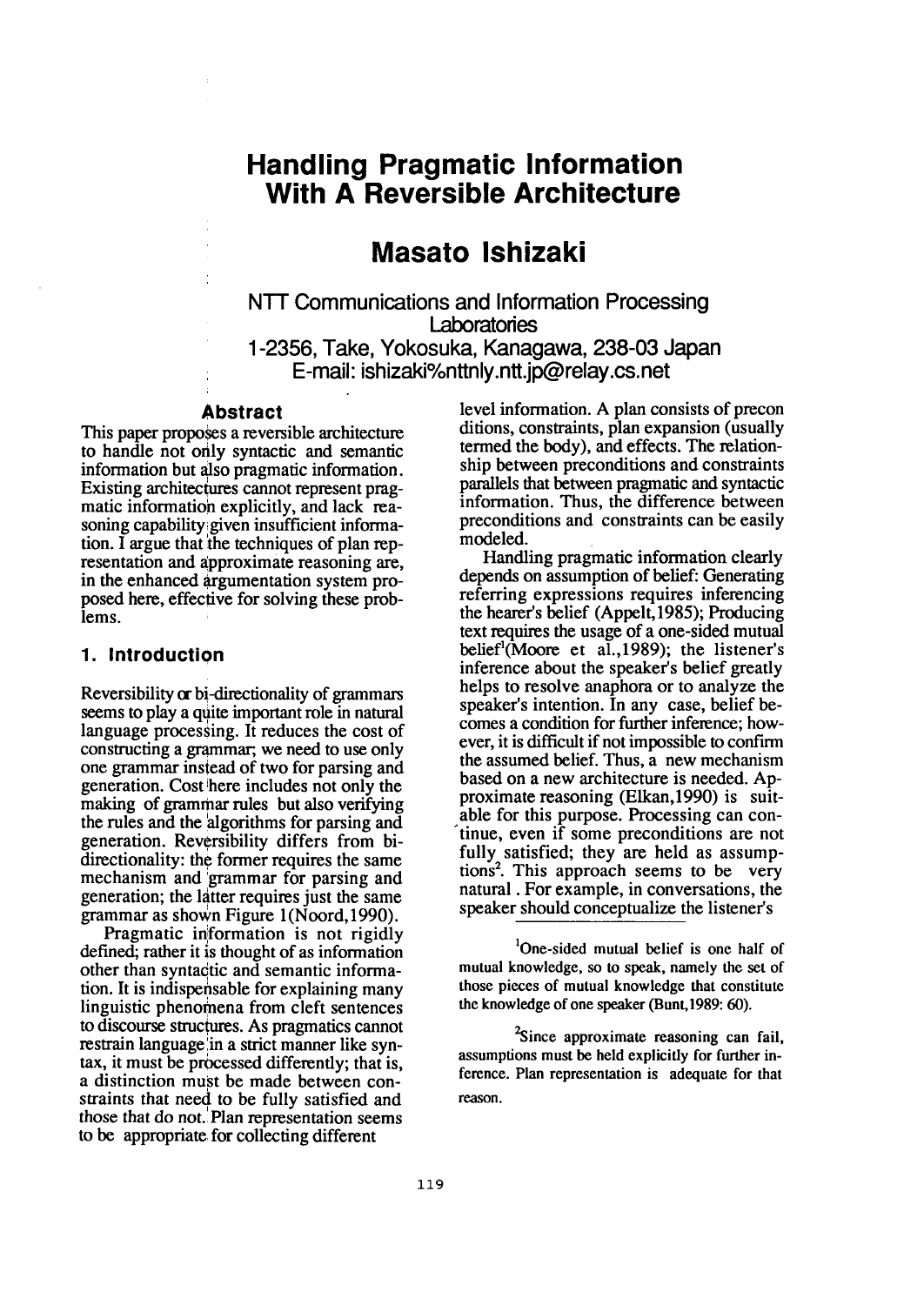

Figure 1. Reversible And Bi-directional Architectures.

understanding. In most conversations, however, the speaker does not keep confirming the other's belief because this would disrupt the conversation flow.

This paper describes a reversible architecture to handle not only syntactic and semantic information, but also pragmatic information. Existing architectures cannot represent pragmatic information explicitly, and lack reasoning capability given insufficient information. I argue that the techniques of plan representation and approximate reasoning in the argumentation system introduced here are effective for solving these problems.

First, the difficulties of existing architectures have in handling pragmatic information are described. Next, plan representation of linguistic information and approximate reasoning are mentioned in the context of the argumentation system. Third, parsing and generation examples are shown. Finally, the problem of proposed data structure, the decomposition of semantic representation, the role of syntactic information and the difference between active and passive vocabulary are discussed.

## **2. Existing Architectures For Reversible And Bi-directional Grammar**

Shieber proposed a uniform architecture for sentence parsing and generation based on the Early type deduction mechanism (Shieber,1988). He parametrized the architecture with *the initial condition, a priority function on lemmas,* and *a predicate expressing the concept of successful proof.*  Shieber remedied the inefficiency of the gen eration algorithm in his uniform architecture to introduce the concept of semantic head (Shieber et a1.,1989). Although Definite Clause Grammar (DCG) is reversible, its synthesis mode is inefficient. Dymetman and Strzalkowski approached the problem by compiling DCG into efficient analysis and synthesis programs (Dymetman et a1.,1988) (Strzalkowski,1990). The compilation is realized by changing goal ordering statically. Since Shieber's, Dymetman's and Strzalkowski's architectures are based on syntax deduction, they have difficulties in handling pragmatic information.

Dependency propagation was suggested for parsing and generation in (Hasida et a1.,1987). His idea was developed using horn clauses similar to PROLOG. The word *dependency* indicates the states where variables are shared by constraints<sup>3</sup>. Problem solving or parsing and generation can be modeled by resolving the dependencies. Dependency resolution is executed by fold/unfold transformations. Dependency propagation is a very elegant mechanism for problem solving, but it seems to be difficult to represent syntactic, semantic and pragmatic information with indiscrete constraints. In addition, to that, since dependency propagation is a kind of co-routine process, programs are very hard to debug and so constraints are tough to stipulate.

Ait-Kaci's typed unification was applied to a reversible architecture (Emele and Zajac ,1990). All features in sign are sorted and placed in hierarchical structures. Parsing and generation can be executed by rewriting the

<sup>3</sup>Constraints are represented by the usual PROLOG predicates.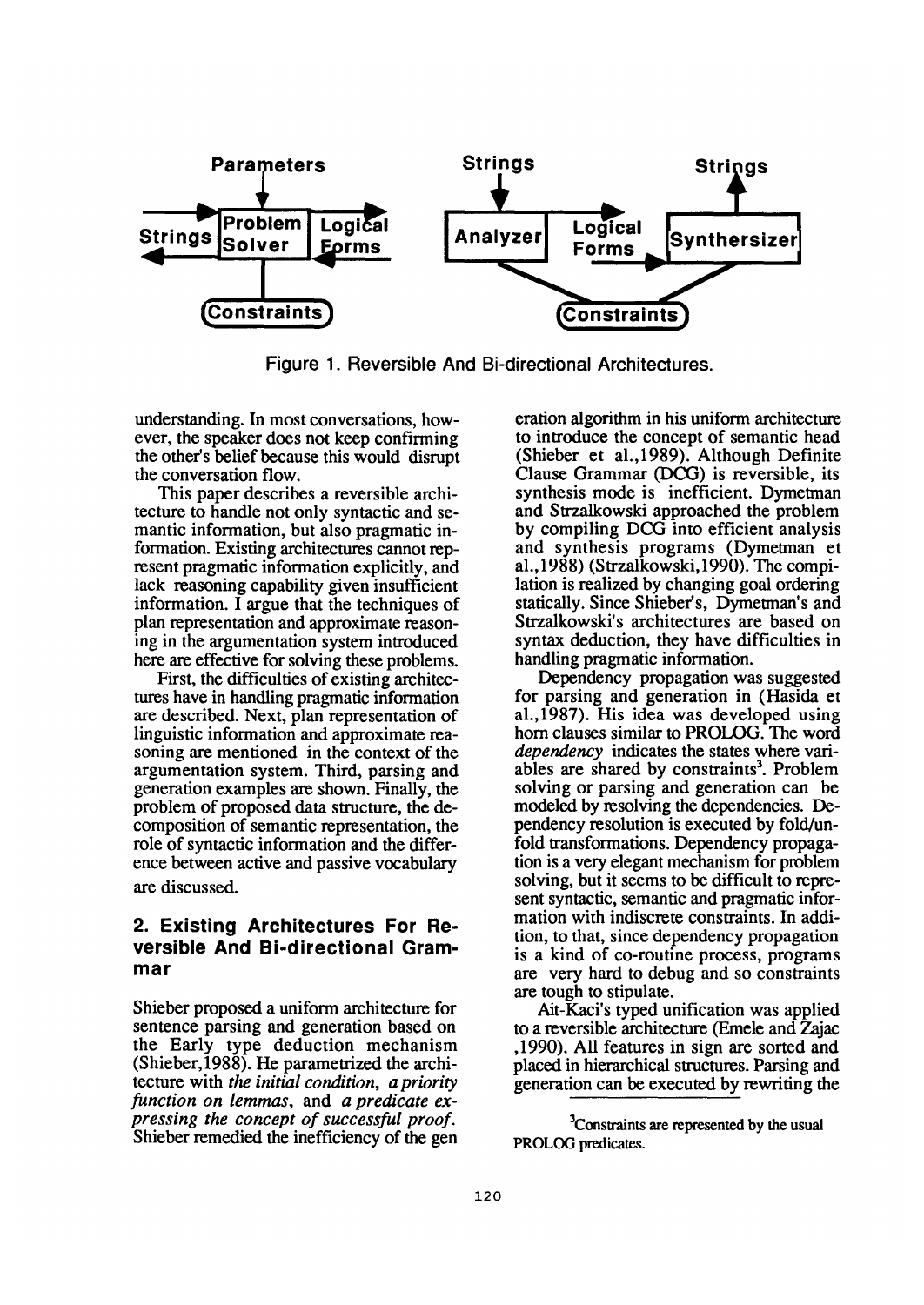features into their most specific forms. Their mechanism greatly depends on the hierarchy of information, but with information other than syntactic, especially pragmatic, it is hard to construct the hierarchy.

## **3. Introduction To the New Reversible Architecture 3.1. The Linguistic Objects**

We introduce the!linguistic object *sign* which incorporates syntactic, semantic and pragmatic information. *Sign* is represented by feature structures and consists of features *phn, syn, sem* and *prag. Phn* represents surface string information for words, phrases and sentences. *Syn* stands for syntactic information like the part of speech and subcategorization information using HPSG. HPSG inherits the fundamental properties of Generalized: Phrase Structure Grammar(GPSG). That is, HPSG makes use of a set of feature+value pairs, feature constraints and unification to stipulate grammar instead of rewriting rules for terminal and nonterminal symbols. The major difference between HPSGi and GPSG is that subcategorization information is stored in lexical entries, instead of being stored in grammar rules (Pollard et a1.,1987,1990). *Sere* denotes semantic information or logical forms. Logical forms are expressed by the semantic representation language proposed by Gazdar (Gazdar et a1,1989). Since the language is a feature representation of Woods' representation (Woods,1978), it has the advantages that it can represent quantifier scope ambiguities. It consistsi of the features *qnt, var, rest, and body : qnt* is for quantifier expressions; var is for variables bound by the *gnt; rest* is for restrictions of the *var*; while *body* represents the predication of the logical form. *Prag* delineates pragmatic information. Pragmatic conditions are not necessarily true but are held as assumptions. Uniqueness and novelty conditions in cleft sentences are instances of the conditions.



Figure 2. Linguistic Object Example.

Figure 2 shows an example of the linguistic object *sign. The* feature *phn* indicates that surface string is "It was a girl that the boy loved". *Syn* represents that: 1) the part of speech is verb; 2) subcategorization information is satisfied. *Sem* shows that: 1) the quantifier at the top level is indefinite; 2) the property of the variable X is a boy; 3) the property of the variable Y bounded by the quantifier definite is a girl; 4) the boy loved the girl. *Prag* mentions that the variable Y is constrained with uniquness and novelty conditions.

## **3.2. The Plan Representation of Linguistic Objects**

To handle syntactic, semantic, and pragmatic information, our generator represents them as plans. Plans are composed of preconditions, constraints, plan expansion, and effects. Preconditions include pragmatic information which are the criteria needed to select a plan. Constraints include syntactic conditions such as the head feature principle and conditions on surface strings. Plan expansion contains sub-semantic expressions for effects, which are complete semantic expressions. Constraints and preconditions are similar, but differ in that the former must be satisfied, but the latter are retained as as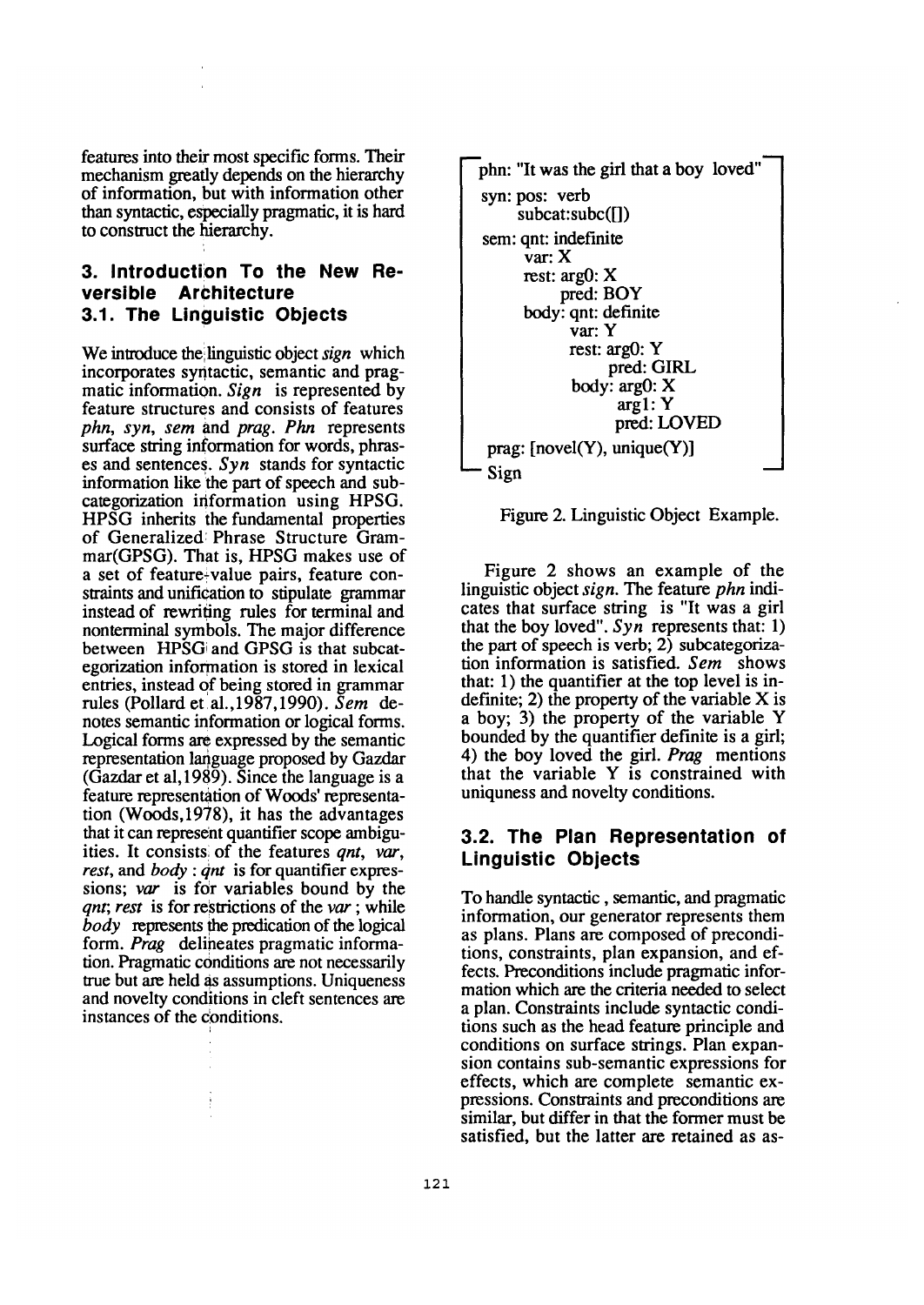sumptions if not satisfied.

Figure 3 describes a plan relating to the semantic information LOVED. No preconditions exists because the expression "loved" has no pragmatic information. Constraints indicate that: 1) the part of speech equals verb; 2) the subcategorization information is subc([Sbj,Obj]); 3) The *sem* features of

precond: [] const: (Sign:syn:pos = verb),  $(Sign:syn:subset = subc([Sbi,Obj]),$  $(Arg0 = Sbi:sem)$ ,  $(Arg1 = Obi:sem)$ ,  $(Sign:phn = "loved")$ eplan: [] effect: argO: ArgO

argl: Argl

pred: LOVED



Sbj and Obj are semantic arguments of predicate LOVED; 4) the surface string is "loved". There is no plan expansion because lexical information does not need to be expanded. Effects mention semantic expression of LOVED.

### **3.3. An Argumentation System For Planning**

A plan recognition scheme, named the argumentation system, was proposed by Konolige and Pollack (Konolige and Pollack ,1989). It can defeasibly reason about belief and intention ascription<sup>4</sup>, and can process preferences over candidate ascriptions. The framework is so general and powerful that it can perform other processes other than belief and intention ascription. For example, Shimazu has shown that it can model parsing mechanism

The argumentation system consists of arguments. An argument is a relation between

a set of propositions (the premises of the argument), and another set of propositions (the conclusion of the argument) (Konolige and Pollack,1989: 926). The system has a language containing the following operators: t(P) which indicates the truth of the proposition P; beI(A,PF) which mentions that agent A believes plan fragment PF; int(A,PF) which shows that agent A intends plan fragment PF;  $exp(A, P)$  which means that agent A expects proposition P to be true; and by(Actexpl,Actexp2,Pexp) which signifies the complex plan fragment which consists of the action expression Actexp2, by doing action expression Actexpl while propositional expression Pexp is true<sup>5</sup>. The arguments to the operators, action expressions inform(S,H,Sem) and utter(S,H,Str), are introduced to mimic informing and uttering activities: the former is designated such that speaker S informs hearer H about semantic content Sem; the latter indicates speaker S utters string Str to hearer H.

Plan expansion, effects and constraints mentioned in subsection 3.2 correspond to Actexpl, Actexp2 and Pexp, respectively. To represent the difference between preconditions and constraints, the operator by is revised to include preconditions as the fourth argument. Thus, the new operator by(Actexp1,Actexp2,Pexp1,Pexp2) is defined as the complex plan fragment, consisting of doing Actexp2 (effect(s)), by doing Actexpl (plan expansion) while Pexpl (constraints) is true, and Pexp2 (precondition(s)) is true or held as assumptions. The plan in figure 2 was redefined by using axiom  $(1)^6$ . Axiom (2) shows another example cor-

<sup>5</sup>Action expressions are formed from an action name and parameters; Propositional expressions are formed from a property name and parameters.

<sup>6</sup>Because of space limitations, abbreviations are used as necessary. For example, Pos is taken to mean the value of the features of part of speech of syntactic information of sign.

<sup>4</sup> Defeasible reasoning and approximate reasoning are very similar, but differ in that: the former addresses the result after rule application; the latter considers just rule application.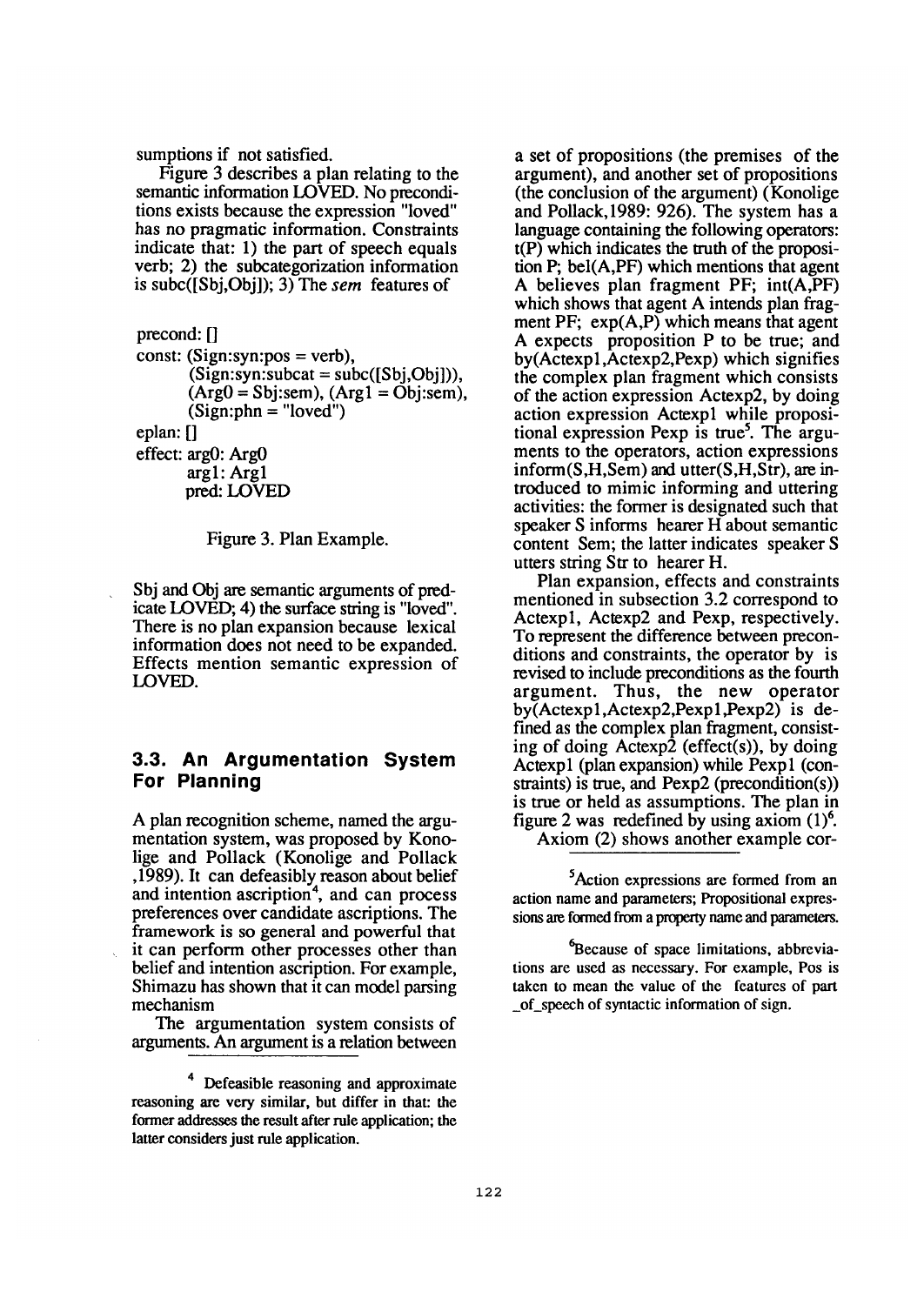responding to the context free grammar for a cleft sentence.

#### **Axiom (1):**

```
t(by(utter(S,H,"loved"), 
 inform(S,H,LOVED), 
 ((Pos=verb), 
  (Subcat=subc([Sbj,Obj])), 
  (Sbj:sem=Arg0), 
  (Obi:sem = Arg1)),
 0)
```
#### **Axiom (2):**

```
t(by((inform(S,H,LF1<sup>7</sup>),inform(S,H,LF2<sup>8</sup>)),inform(S, H, LF^2),
 ((Pos=Pos2),(Sign1=Sbi))(Subcat = subc([))),(Slash=sl([1)),(Slash2=sl([Obj])),
  (Phn="It was "+Phn1+"that"+Phn2)),(Prag))).
```
 $^7$ LF1 is designated as: Sign1: sem: qnt: O2 var: Y rest: argO: Y pred: YRest.

LF2 is designated as:  $Sign2: sem: ant: O1$ var: X **rest:** argO: X pred: XRest body: argO: ArgO argl: Argl pred: Pred.

<sup>9</sup>LF designated as: Sign: sem: qnt: Q1 var: X rest: argO: X pred: XRest body: qnt: Q2 var: Y rest: argO: Y pred: YRest body: argO: ArgO argl: Argl pred: Pred.

Plan expansion and effects indicate that if speaker S wants to inform hearer H about LF, the speaker should inform the hearer about LF1 and LF2, while observing constraints 1) -4). Constraints state that: 1) the part of speech of Sign equals one of Sign2; 2) Subcategorized and slash information of Sign is nil; 3) Subcategorized information of Sign2 equals nil; 4) Slash information of Sign $\overline{2}$  is equivalent to Obj; 4) a surface string consists of the string "It was", the string relating to Signl, the string "that" and the string relating to Sign2. Other axioms which are necessary for explaining parsing and generation examples are listed in the appendix.

## **4. Reversibility In Proposed Architecture**

### **4.1. Sentence Parsing**

Parsing techniques were simulated using an argumentation system in (Shimazu,1990). Since he faithfully tried to model existing techniques, many parsing oriented terms such as complete and addition were introduced. This seems to be the cause of the difficulty he experienced in integrating parsing with other processes.

#### **Argument (a):**

belasc $<sup>0</sup>$ </sup>

 $t(P)$  -----> bel(S,P).

**Argument (b):** 

beI(S,by(PE,E,C,PR)),int(S,PE),  $exp(S,C)$ , $exp(1(S,PR))$ 

#### by2'

 $---> int(S, by (PE, E, C, PR)),$  $int(S,E)$ .

1°The expression above the arrow indicates the class of an argument.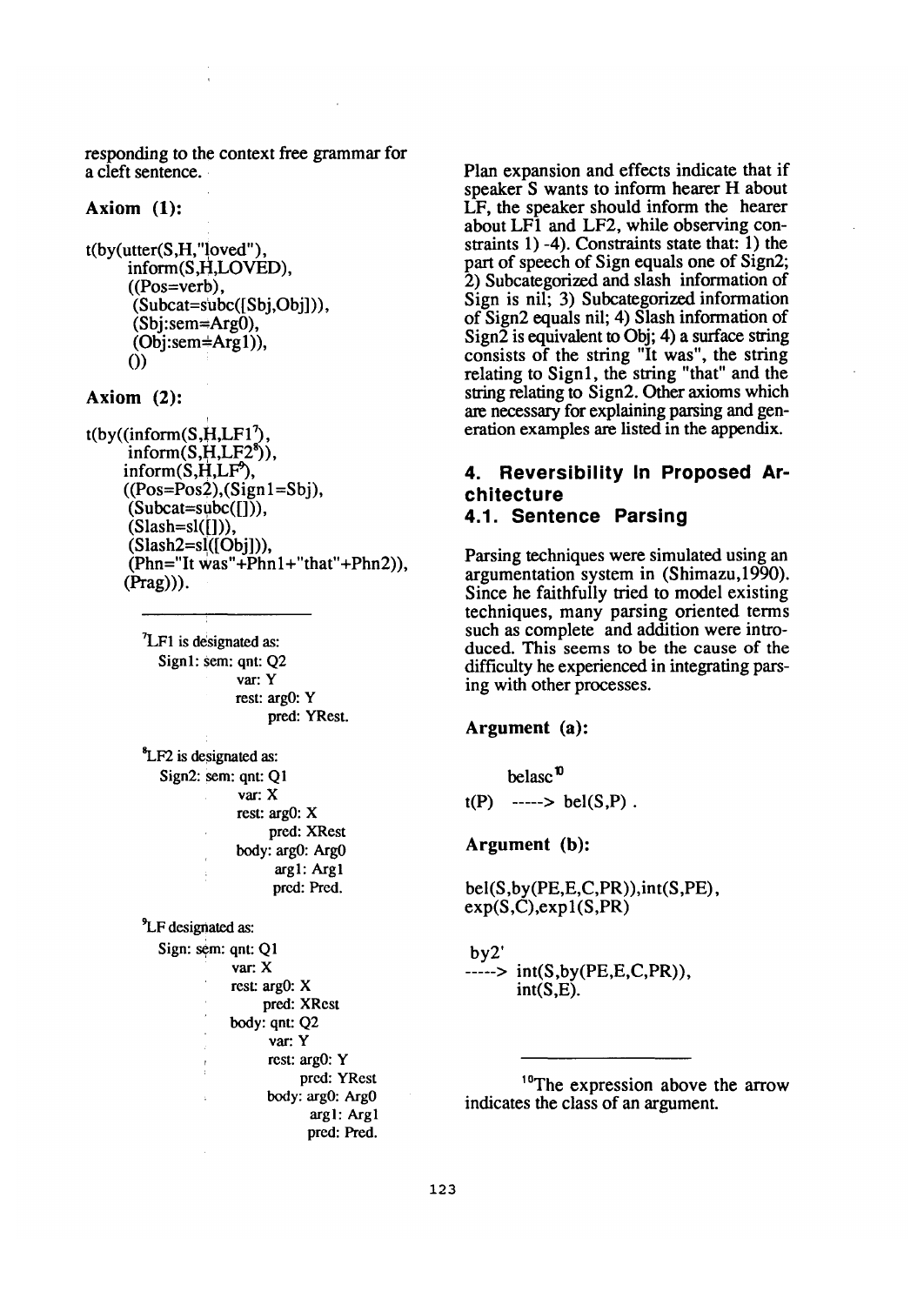Since syntactic, semantic and pragmatic information can be represented with the new by relation, arguments (a) and (b) enable us to simulate parsing: (a) says that true propositions can be ascribed to a speaker's belief; (b) states that, if a speaker is assumed to believe that E is an effect of performing<br>plan expansion PE, while constraint C is while constraint  $\overline{C}$  is true and precondition PR is assumed to be  $true<sup>11</sup>$ , then it is plausible that his reason for doing PE is his intention to do E.

Parsing is executed as follows: first, axioms whose constraints match an input word are collected; second, the axiom which satisfies the constraint is selected (preconditions are asserted); third, an effect, or semantic information is derived using an instance of argument (b); fourth, another instance of the argument is applied to the effect and the effect which was already derived to obtain a new effect. If the application cannot proceed further, a new word is analyzed; Lastly, if all words in a sentence are analyzed successfully, the execution is complete.

Parsing is exactly the same as plan recognition in the sense of (Konolige and Pollack, 1989:925):

*Plan recognition is essentially a "bottom-up" recognition process, with global coherence used mostly as an evaluative measure, to eliminate ambiguous plan fragments that emerge.from local cues.* 

Maximizing head elements can realize right association and minimal attachment, but handling semantic ambiguities, that is to clarify global coherence, is a further issue.

## **4.2. Sentence Generation**

Generation can be simulated using arguments (a) and (c). (c) says that, if a speaker believes that E is an effect of performing plan expansion PE, while constraint C is true and precondition PR is assumed to be true, and he intends to do E, then it is plausible that his intention PE is to achieve E.

### Argument (c):

$$
bel(S, by (PE, E, C, PR)), int(S, E), exp(S, C), exp1(S, PR)
$$

by3' *..... > int(by(PE,E,C,PR)),*  int(S,PE)

Generation is executed in a similar way to parsing except that axioms are collected using semantic information and the result is a string 12. Figure 4 describes the generation process. The input linguistic object is equivalent to the object in Figure 2 whose surface string information is parameterized. The generation result is the input object with the instafiated surface string, that is Figure 1. In Figure 4, axiom (2) creates subgoals related to the variable Y and others (corresponding to (2) and (3)) because the semantic and pragmatic information of the input equals the effect and preconditions of the axiom. As the head features propagate to the linguistic object (2), execution addressing object (2) is preferred. The axiom (6) constructs subgoals by referring to the objects whose semantic information is related to the features qnt, var, rest and the logical form concerned with the bound variable X. The head feature preference makes the generator execute axioms about object (4). This results in the axiom (1) of lexical information. Similar to the above process, the remaining subgoals (5) and (2) are executed. Finally, the surface string "It was a girl that the boy loved" is obtained.

## **5. Discussions**

As mentioned in (Emele and Zajac,1990), the proposed approach inevitably leads to the consequence that the data structure becomes slightly complicated. However, due

 ${}^{11}$ Action expression exp1(A,P) means that agent A expects proposition P to be assumed to be true if not fully satisfied.

<sup>&</sup>lt;sup>12</sup>Because of space limitation, action expressions inform and utter are omitted in the figure.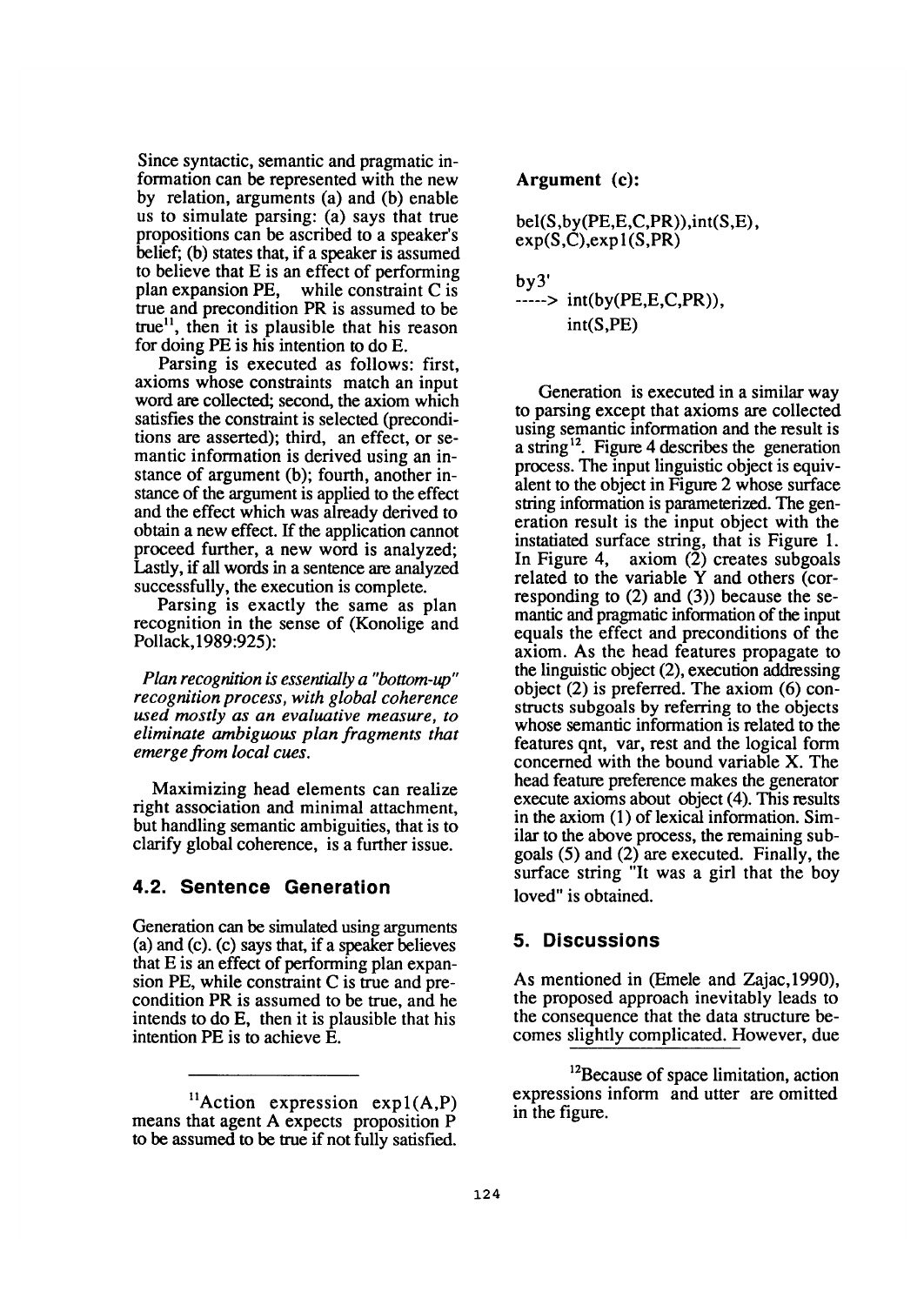

Figure 4. Generation Example.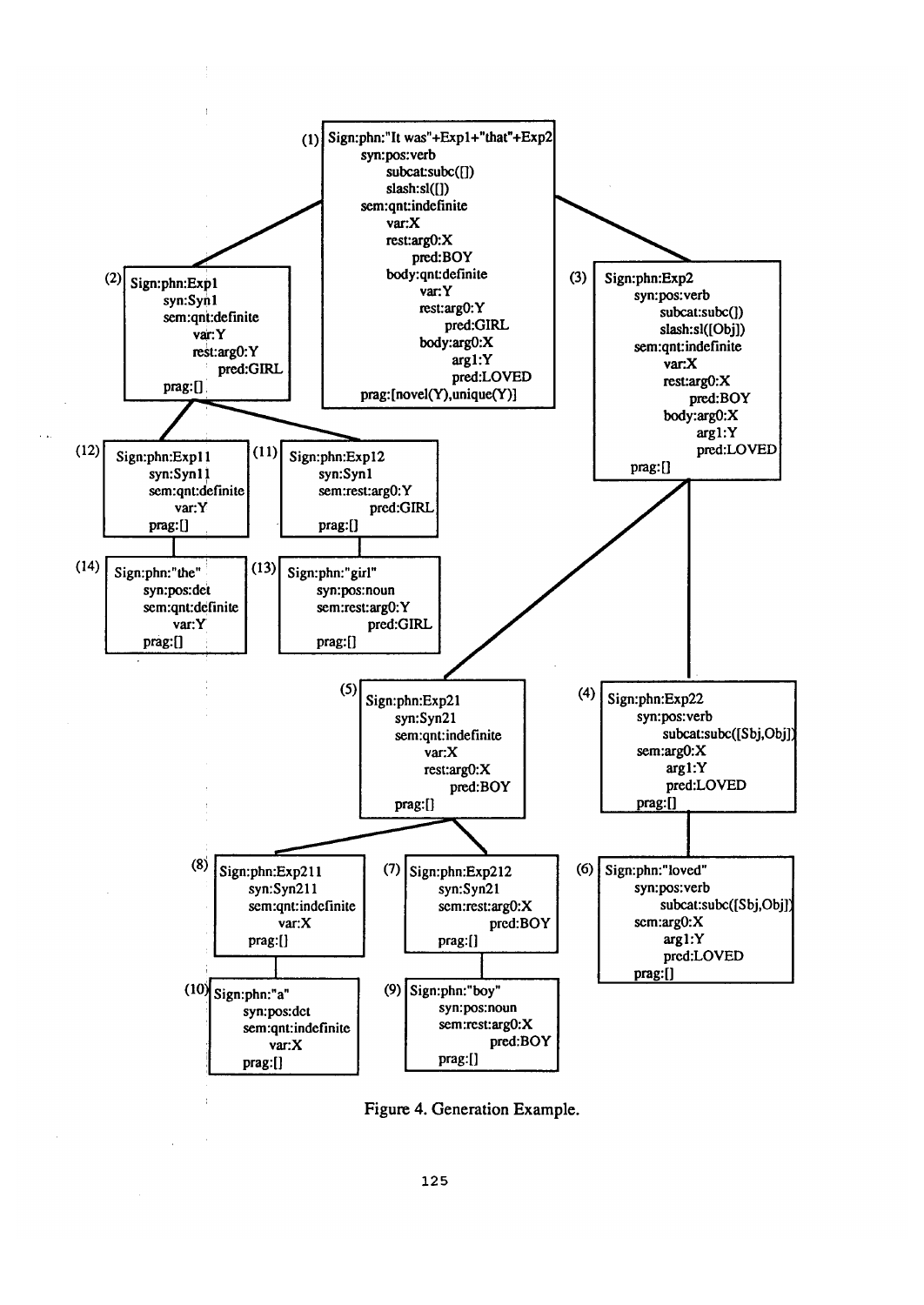to the segregation of the structure such as the distinction between preconditions and constraints, the task of developing rules can be done independently. Thus, if you want, you can concentrate on developing grammar rules irrespective of the pragmatic information. If desired, however, pragmatics can be used to precisely stipulate some linguistic phenomena (Delin, 1990).

The semantic representation utilized here depends on the strong assumption that it can be systematically decomposed. It is advantageous that the assumption supports symmetry as discussed in (Noord,1990) and naturally realizes semantic indexing which leads to efficient processing (Calder, 1989). However, it limits the representation capability for semantic processing (Shieber et a1.,1989). The problems of semantic representation are still difficult, so their study is an ongoing task.

Syntactic information, or grammar rules in the paper is neutral in the sense that only one kind of rules, or axioms are sufficient for both parsing and generation; but their difference lies in their usage of information. In the case of parsing, syntactic information is used as a local cue to derive the semantic and pragmatic information. In the case of generation, it is used to prevent the production of ungrammatical strings. This difference appears to mirror asymmetry between writing and reading (or speaking and hearing). The reading process lets unknown words be hypothesized by referring to neighboring words that are understood. Writing, on the other hand, is a process in which unknown words cannot be developed by examining adjacent words. Hypothesizing is used both for parsing and generation, but its role in these processes is different. It is used to derive a coherent interpretation from all words in the parsing, while it is used to smooth the conversational (or text) flow in generation. The difference of the hypothesis use seems to be one of the factors in explaining this asymmetry. The proposed architecture is certain to provide a basis to examine this claim in the sense that it integrates linguistic processes with a reasoning mechanism.

### **6. Conclusion**

This paper has proposed a reversible architecture to handle not only syntactic and semantic information but also pragmatic information. Existing architectures cannot represent pragmatic information explicitly, and lack reasoning capability given insufficient information. I argue that the techniques of plan representation and approximate reasoning in the enhanced argumentation system are effective for solving these problems.

## **Acknowledgments**

The author wishes to extend his sincere gratitude to Tsuneaki Kato and Yoshihiko Hayashi for discussing this architecture. He also thank Masanobu Higashida and Yoichi Sakai for encouraging him to study this subject.

## **Appendix**

**Axiom** (3):

t(by(utter(S,H,"the"), inform(S,H,definite), ((Pos=det),(Adjacent=noun)), 0)).

## **Axiom** (4):

t(by(utter(S,H,"boy"), inform(S,H,BOY), (Pos=noun), 0)).

## **Axiom (5):**

 $t(by(utter(S,H,"a"),$ in form (S,H,indefinite), ((Pos=det),(Adjacent=noun)), 0)).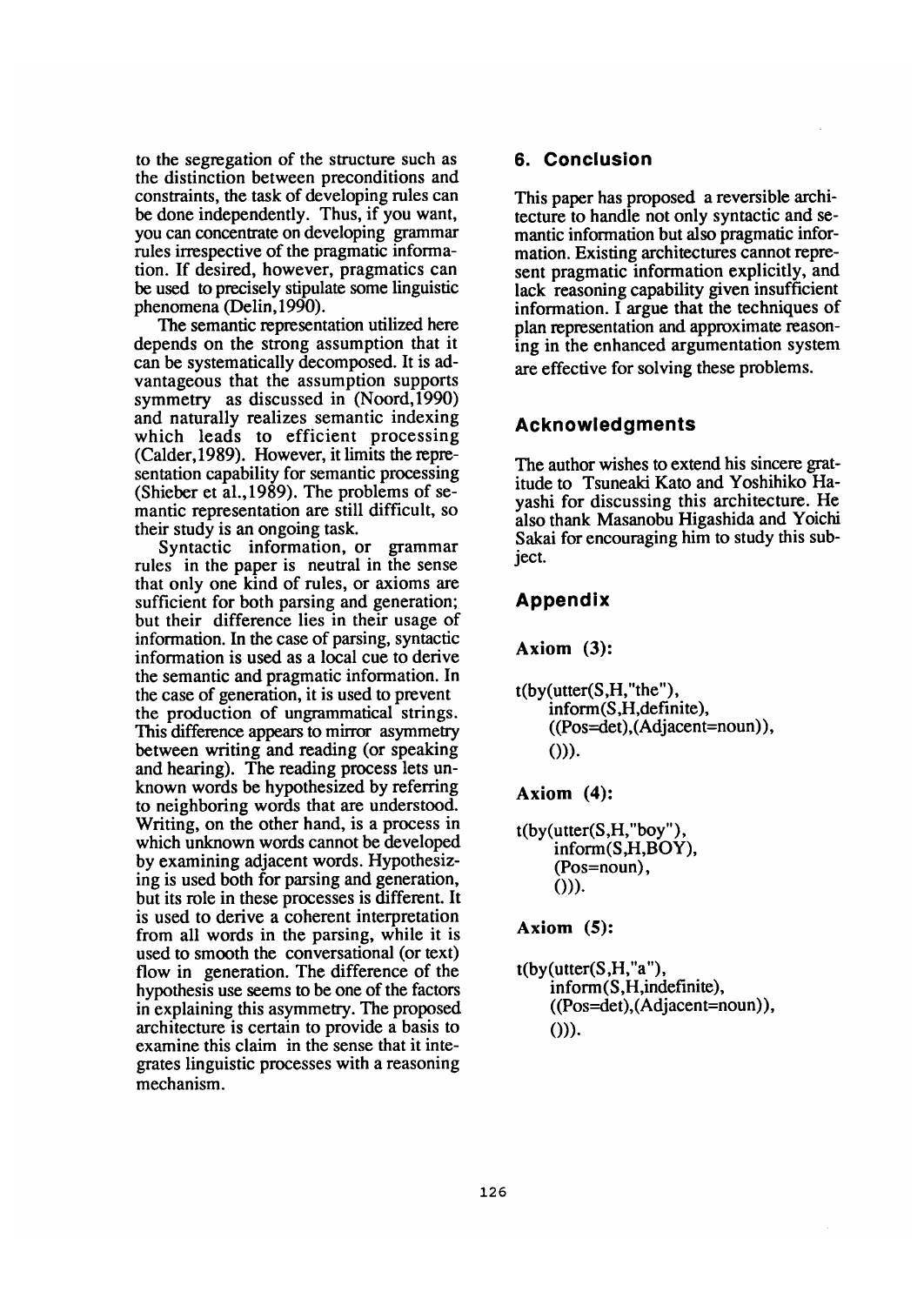**Axiom (6):** 

```
t(by(utter(S,H,"girl"), 
 inform(S,H,GIRL), 
 (Pos=noun), 
 0)).
```
**Axiom (7):** 

```
t(by((inform(S,H,LF11)),inform(S, H, LF12)).
inform(S,H,LF1), 
((Pos1=Pos12),(Phn1 = Phn11 + Phn12)).
0)).
```
### **Axiom (8):**

 $t(by((inform(S,H, LF21)),$ inform(S,H,LF22)), inform(S,H,LF2),  $((Pos2=Pos21))$ .  $(Subcat2=subc([))),$  $(Slash2=s1([Obj]))$ (Subcat22~subc([Sbj,Obj])), (Phn2=Phh21+Phn22)), 0)).

### **Bibliography**

(Appelt,1985i Douglas E. Appelt. 1985. "Planning English Sentences". Cambridge University Press.

(Calder et al., 1989) Jonathan Calder, Mike Reape, and Henk Zeevat. 1989. "An Algorithm for Generation in Unification Categorial Grammar". Proceedings of the 4th Conference of the European Chapter of the Association for Computational Linguistics. Manchester, U.K.. 10-12, April. 233-240.

(Delin,1990) J.L.Delin. 1990. "A Multi-Level Account 0f Cleft Constructions in Discourse". Proceedings of the 13th International Conference on Computational Linguistics. Aug. 20-25. Helsinki, Finland. 83-88.

(Dymetman et al., 1989) Marc Dymet-

man and Pierre Isabelle. 1989. "Reversible Logic Grammars For Machine Translation". Proceedings of the 2nd International Conference on Theoretical and Methodological Issues In Machine Translation of Natural Languages. Jun. 12-14. Pittsburgh, Pennsylvania, U.S.A..

(Elkan,1990) Charles Elkan. 1990. "Incremental, Approximate Planning". Proceedings of the 8th National Conference on Artificial Intelligence. Jul.29-Aug.3. Boston, MA, U.S.A.. 145-150.

(Emele and Zajac,1990) Martin Emele and Remi Zajac. 1990. "Typed Unification Grammars". Proceedings of the 13th International Conference on Computational Linguistics. Aug. 20-25. Helsinki, Finland. 293-298.

(Gazdar et al., 1989) Gerald Gazdar and Chris Mellish. 1989. "Natural Language Processing in PROLOG". Addison-Welsley Publishing Company.

**(Hasida,1987)** Hasida Koiti. 1987. "Dependency Propagation: A Unified Theory of Sentence Comprehension and Generation". Proceedings of the 10th International Joint Conference on Artificial Intelligence. Aug. 23-28. Milan, Italy. 664-670.

**(Konolige and Pollack, 1989)** Kurt Konolige and Martha E. Pollack. 1989. "Ascribing Plans To Agents - Preliminary Report **-** . Proceedings of the 11th International Joint Conference on Artificial Intelligence. Aug. 20-25. Detroit, Michigan, U.S.A.. 924-930.

(Moore et a1,1989) JohannaD. Moore and Cecile Paris. 1989. "Planning Text For Advisory Dialogue". Proceedings of the 27th Annual Meeting of the Association for Computational Linguistics. Jun. 26-29. Van couver, British Columbia, Canada. 203-211.

(Pollard et a1.,1987) Carl Pollard and Ivan A. Sag. 1987. "An Information-Based Syntax and Semantics (Volume 1)". CSLI